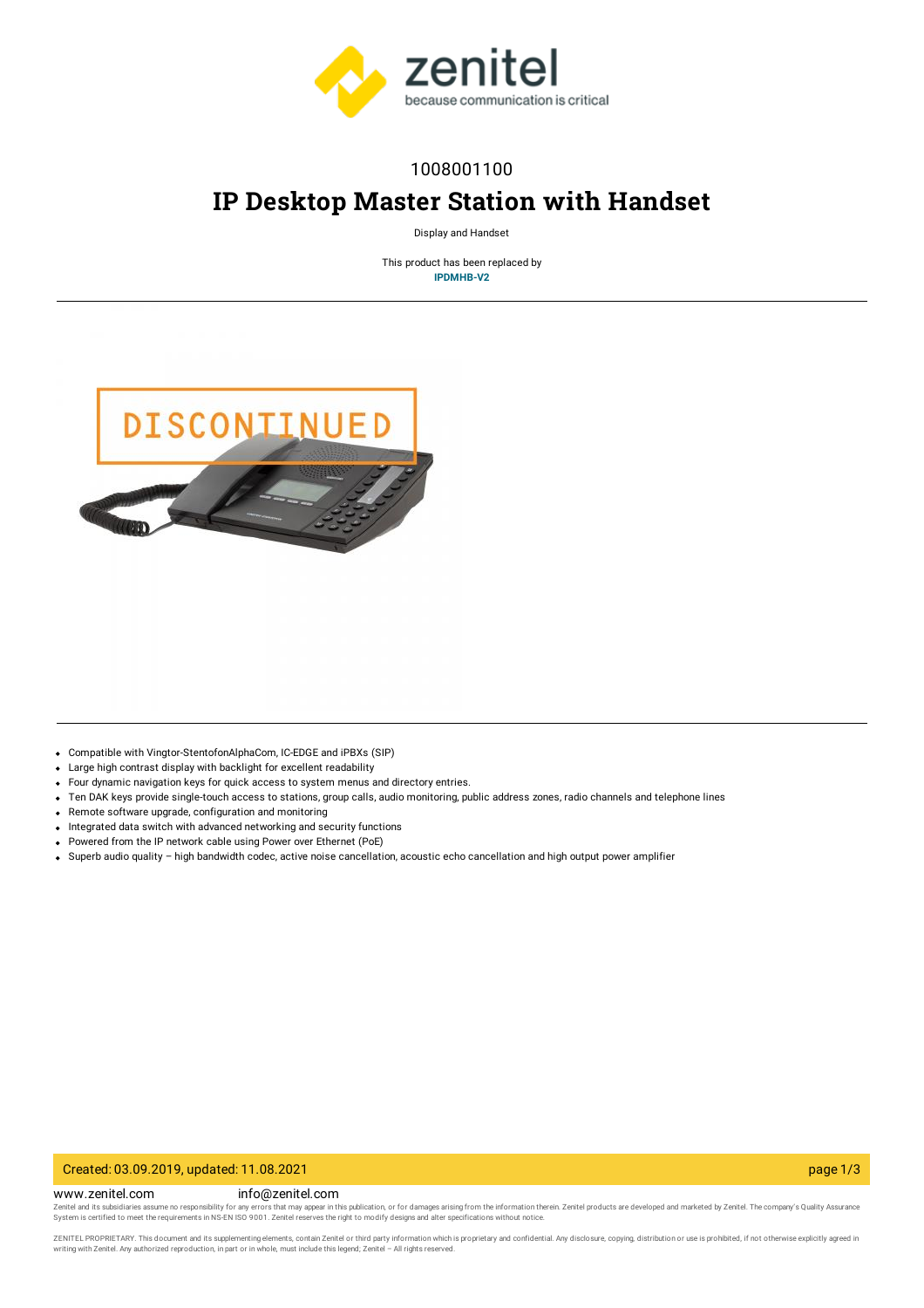#### **DESCRIPTION**

#### **THIS PRODUCT HAS BEEN REPLACED BY [IPDMHB-V2](https://www.zenitel.com/product/ipdmhb-v2)**

The IP Desktop Master is a general purpose intercom station intended for use where a desktop station is the most practical choice. It features a large high contrast display with backlight which allows important information about connections to be shown very clearly.

The IP station supports open standards and is compatible with Vingtor-Stentofon AlphaCom, IC-EDGE and iPBXs using SIP technology. When working in AlphaCom mode, the IP station supports special services only available using the Vingtor-Stentofon CCoIP protocol, AlphaCom server. Examples of services are emergency broadcast with volume override, CCTV integration, call priority, and AlphaNet multisite networking and Vingtor-Stentofon event scripting.

Like all Vingtor-Stentofon stations, this IP desktop station features superb audio quality. This is enabled through a set of advanced technologies such as active noise filtering, acoustic echo cancellation, wide band audio codec, and high power audio outputs.

The IP station has an integrated managed data switch providing advanced networking and security features. The integrated switch provides support for:

- Protection from unwanted access
- Ouality of Service (OoS) by managing data traffic
- Increased system availability through redundant LANinfrastructure
- Cost efficient installation by providing shared network connections

To provide maximum availability the station comes with advanced supervision functions. The station line test will detect if there is any faults in the network or station electronics. In addition the station supports tone test, testing the complete transmission path including microphone and speaker. The status of the stations is reported to AlphaWeb as well as to 3rd party management systems using SNMP, Syslog or OPC.

See also: additional documentation on [wiki.zenitel.com](https://wiki.zenitel.com/wiki/IP_Desktop_Master_Station_-_1008001000)

#### **SPECIFICATIONS**

#### **GENERAL**

| Dimension (WxHxD)        | 225 x 75 x 176 mm                                                                                                                                                                             |
|--------------------------|-----------------------------------------------------------------------------------------------------------------------------------------------------------------------------------------------|
| Weight                   | 0.7 <sub>kq</sub>                                                                                                                                                                             |
| Display                  | Backlit display, 35 x 68 mm (64 x 128 pixels)                                                                                                                                                 |
| Temperature range        | $0^{\circ}$ C - 55 $^{\circ}$ C                                                                                                                                                               |
| Relative humidity        | < 95% non-condensing                                                                                                                                                                          |
| Power consumption        | Power over Ethernet, IEEE 802.3 a-f, Class 0 Idle 4W, max. 8W                                                                                                                                 |
| Connectors               | 2 x RJ45 (Ethernet) 10/100 Mbps                                                                                                                                                               |
| SIP                      | RFC 3261, SIP Info (DTMF), RFC 2833 (DTMF)                                                                                                                                                    |
| IP protocols             | IP v4 - TCP - UDP - HTTPS - TFTP - RTP - RTCP -DHCP - SNMP - DiffServ - TOS - STENTOFON CC oIP® - SIP                                                                                         |
| LAN protocols            | Power over Ethernet (IEEE 802.3 a-f), VLAN (IEEE 802.1pq), Network Access Control (IEEE 802.1x), STP (IEEE<br>802.1d), RSTP (IEEE 802.1d-2004)                                                |
| Audio technology         | Wideband 200 Hz - 7 kHz (G.722) Telephony 3.4kHz (G.711) Active noise filtering Acoustic echo cancellation<br>Active noise filtering Telephony 3.4kHz (G.711) Wideband 200 Hz - 7 kHz (G.722) |
| Audio output             | 1.5 Watt, 85 dB audio pressure 1m from speaker                                                                                                                                                |
| Management and operation | HTTPS (Web configuration) DHCP and static IP Remote automatic software upgrade Centralized monotoring<br><b>Status LED</b>                                                                    |
| Advanced features        | Dual port managed data switch supporting VLAN and network access control                                                                                                                      |
| Compliance               | CE and FCC Part 15                                                                                                                                                                            |
| Certificates             | UL 60950-1, cUL 60950-1, CB to IEC 60950-1                                                                                                                                                    |
| IP Rating                | $IP-42$                                                                                                                                                                                       |
| Color                    | Black                                                                                                                                                                                         |
|                          |                                                                                                                                                                                               |

#### Created: 03.09.2019, updated: 11.08.2021 page 2/3

www.zenitel.com info@zenitel.com

Zenitel and its subsidiaries assume no responsibility for any errors that may appear in this publication, or for damages arising from the information therein. Zenitel products are developed and marketed by Zenitel. The com

ZENITEL PROPRIETARY. This document and its supplementing elements, contain Zenitel or third party information which is proprietary and confidential. Any disclosure, copying, distribution or use is prohibited, if not otherw